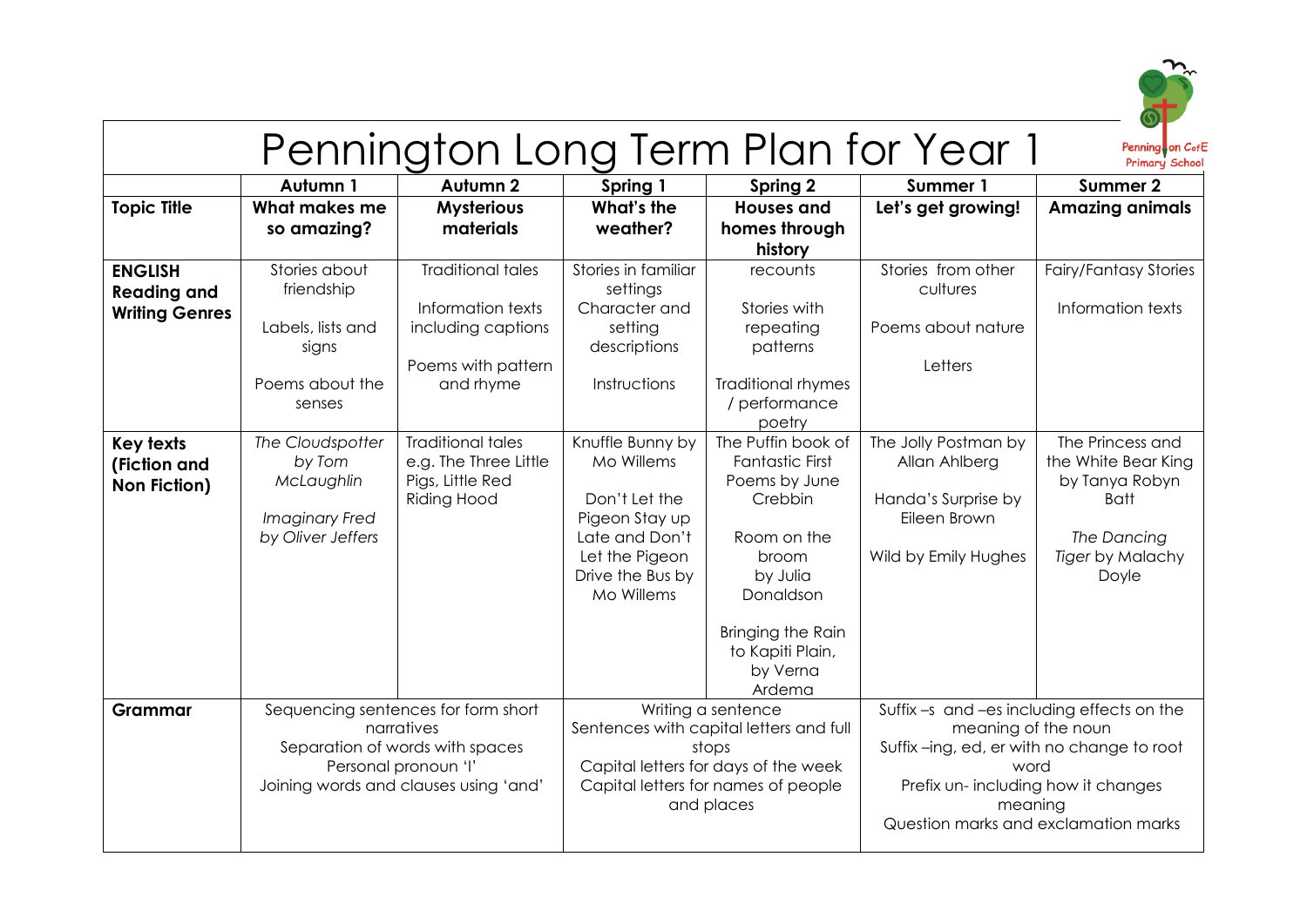| <b>Spelling</b>    | Related to phonics level                                                                                                                                                                                                                |                                                                                                                                                                                                                          | Related to phonics level                                                                                                                                                                                                                                                                                                                                                                                                                                                                     |                                                                                                                                                                                                                                                                                                                                                                                                                                | Related to phonics level                                                                                                                                                                                                                                                                                                                                                                                                                                                                            |                                                                                                                                                                                                                                                                                                                                                                                                                                                                                                                                                                               |
|--------------------|-----------------------------------------------------------------------------------------------------------------------------------------------------------------------------------------------------------------------------------------|--------------------------------------------------------------------------------------------------------------------------------------------------------------------------------------------------------------------------|----------------------------------------------------------------------------------------------------------------------------------------------------------------------------------------------------------------------------------------------------------------------------------------------------------------------------------------------------------------------------------------------------------------------------------------------------------------------------------------------|--------------------------------------------------------------------------------------------------------------------------------------------------------------------------------------------------------------------------------------------------------------------------------------------------------------------------------------------------------------------------------------------------------------------------------|-----------------------------------------------------------------------------------------------------------------------------------------------------------------------------------------------------------------------------------------------------------------------------------------------------------------------------------------------------------------------------------------------------------------------------------------------------------------------------------------------------|-------------------------------------------------------------------------------------------------------------------------------------------------------------------------------------------------------------------------------------------------------------------------------------------------------------------------------------------------------------------------------------------------------------------------------------------------------------------------------------------------------------------------------------------------------------------------------|
|                    |                                                                                                                                                                                                                                         | Common year 1 exception words                                                                                                                                                                                            | Common year 1 exception words<br>Days of the week                                                                                                                                                                                                                                                                                                                                                                                                                                            |                                                                                                                                                                                                                                                                                                                                                                                                                                | Common year 1 exception words                                                                                                                                                                                                                                                                                                                                                                                                                                                                       |                                                                                                                                                                                                                                                                                                                                                                                                                                                                                                                                                                               |
| <b>Handwriting</b> | Precursive lower case letters, grouped<br>according to movement                                                                                                                                                                         |                                                                                                                                                                                                                          | Recognition of lower case joins<br>upper and lower case links.                                                                                                                                                                                                                                                                                                                                                                                                                               |                                                                                                                                                                                                                                                                                                                                                                                                                                | Lower case letter formation and joins in a<br>cursive style using common rime patterns.                                                                                                                                                                                                                                                                                                                                                                                                             |                                                                                                                                                                                                                                                                                                                                                                                                                                                                                                                                                                               |
| <b>MATHS</b>       | count from 60-69<br>read 2 digit<br>multiples of 10<br>count in 5s<br>number bonds to<br>10<br>double 1 digit<br>numbers<br>add to 10<br>recognise<br>symmetry<br>Identify 2D and 3D<br>shapes<br>describe position<br>compare distance | count to 100<br>read other 2 digit<br>numbers<br>number bonds to<br>10<br>subtract to 10<br>sharing between<br>3<br>1/2 turns<br>recognise 1/2<br>lists and bar<br>charts<br>create and copy<br>patterns<br>compare mass | Number: -<br>count to 100<br>understand<br>numbers to 10<br>count in 5s<br>double 2d<br>multiples of 10<br>read, arrange<br>and solve<br>numbers<br>sentences<br>solve addition on<br>a numbers line<br>find the total<br>amount of blocks<br>recognise<br>symmetry<br>identify 3D<br>shapes<br>compare<br>distances in<br>words and<br>numbers<br>use coins to<br>make totals up to<br>10 <sub>p</sub><br>describe<br>temperature<br>read and write<br>o'clock<br>build counting<br>towers. | Number: -<br>read 3d multiples<br>of 100<br>find the missing<br>piece to 10<br>read, arrange<br>and solve<br>subtraction<br>number<br>sentences<br>solve subtraction<br>on a number line<br>share 6, 9, 12 or<br>15 into 3<br>different shaped<br>triangles<br>describe position<br>compare mass<br>compare<br>amounts of<br>space<br>understand the<br>date<br>make 1/2 turn<br>spot $1/2$<br>find 1/2 of a set<br>by sharing | Number: -<br>count past 100<br>read 3d multiples<br>of 100<br>partition 2d<br>numbers<br>know fact families<br>for $1d + 1d$<br>add 1 digit number<br>to 20<br>draw out groups of<br>dots, find totals<br>share 8, 12, 16, 20<br>between 4<br>investigate the<br>same shape in<br>different sizes<br>recognise 2D<br>shapes<br>understand<br>'clockwise'<br>compare distance<br>in words and<br>numbers<br>make totals up to<br>20p<br>understand 1/4,<br>1/3<br>Make 1/4 turn<br>Find 1/4 of a set | Number: -<br>understand numbers<br>to 20<br>count in 2s<br>1s, 2s, 5s, 25s<br>double 1 digit<br>numbers<br>find half of 3,5, 7, 9<br>double multiples of<br>10<br>subtract a 1 digit<br>number from a<br>number to 20<br>share equally to<br>solve division<br>problems<br>make groups of 2, 5,<br>10<br>recognise cuboid,<br>cylinder and<br>different 3D shapes<br>compare mass and<br>space in words and<br>numbers<br>describe<br>temperature<br>read, write and draw<br>$1/2$ past<br>sort using 2 circles<br>and Carroll diagrams<br>explain pictograms<br>keep a tally |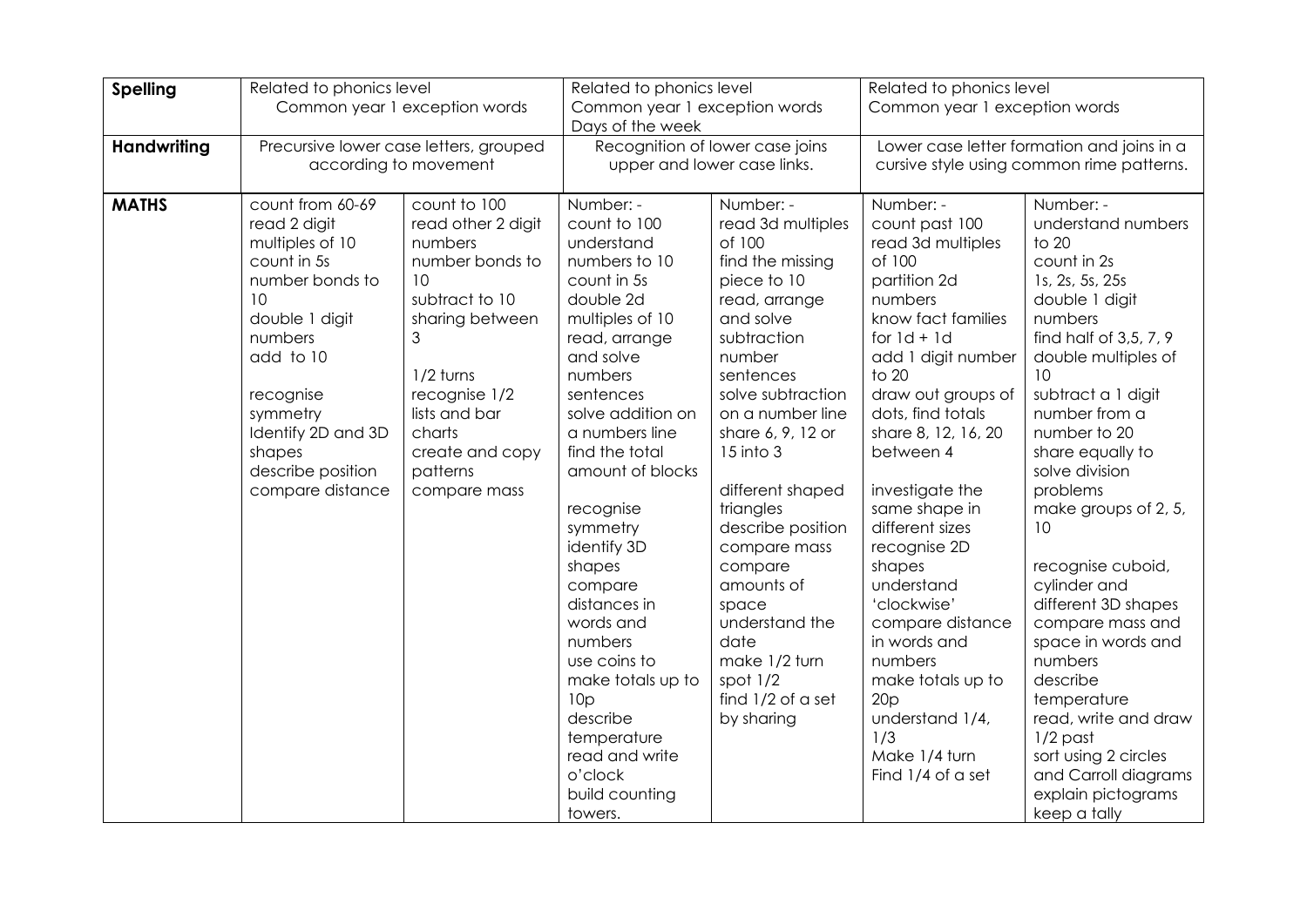| <b>SCIENCE</b>                           | Identify, draw,<br>label and name<br>basic body parts.<br>Senses                                                                                | Materials around<br>school and the<br>home - distinguish<br>between objects<br>and materials /<br>Identify and<br>name common<br>materials.<br>Describe simple<br>properties of<br>everyday<br>materials.<br>Compare and | Observe weather<br>associated with<br>changes of<br>seasons.<br>Identify how day<br>length varies.                |                                                                                                                                                                                                                                                                                                                  | Identify common<br>wild and garden<br>plants<br><b>Identify basic</b><br>flowering plant<br>parts. (roots,<br>leaves, flowers,<br>etc.)including<br>trees.                                                                                                                                                                                                                                          | Identify, name and<br>compare common<br>animals<br>Identify and name<br>carnivores,<br>omnivores and<br>herbivores.                                                |
|------------------------------------------|-------------------------------------------------------------------------------------------------------------------------------------------------|--------------------------------------------------------------------------------------------------------------------------------------------------------------------------------------------------------------------------|-------------------------------------------------------------------------------------------------------------------|------------------------------------------------------------------------------------------------------------------------------------------------------------------------------------------------------------------------------------------------------------------------------------------------------------------|-----------------------------------------------------------------------------------------------------------------------------------------------------------------------------------------------------------------------------------------------------------------------------------------------------------------------------------------------------------------------------------------------------|--------------------------------------------------------------------------------------------------------------------------------------------------------------------|
| <b>RELIGIOUS</b><br><b>EDUCATION</b>     | Jesus as a special<br>person.<br>What Jesus did -<br>episodes of his life?<br>What qualities he<br>showed.<br>People who are<br>'special to me' | classify materials.<br>Charities and<br>caring for others.<br>Who cares for<br>me?<br>Christmas story<br>and customs of<br>giving and<br>receiving                                                                       | Prayer<br>Examples of<br>Christian prayer.<br>What does prayer<br>mean for<br>Christians and for<br>other faiths? | Christian customs<br>and symbolism.<br>Festivals with<br>which we are<br>familiar and ways<br>they are<br>celebrated<br>around the world.<br>Celebrations in<br>other religions<br>e.g. Divali, Id ul<br>Fitr, Vaisakhi and<br>ways they are<br>celebrated<br>around the world.<br>Easter Symbols<br>and customs | <b>Buddhism</b><br>Prince Siddhartha's<br>life<br>Special clothing<br>and customs<br>associated with<br><b>Buddhist monks</b><br>and nuns.<br>Items associated<br>with a Buddhist<br>home shrine and<br>the meaning of<br>the symbols.<br>Examine artefacts -<br>Make a prayer<br>wheel of kind<br>thoughts.<br>Links between<br>some Buddhist<br>festivals and<br>events in the life of<br>Buddha. | The Bible<br>Talk about the<br>importance of the<br><b>Bible to religious</b><br>people. Bible stories<br>/ poems from old<br>and new testament<br>10 commandments |
| <b>CHRISTIAN</b><br><b>VALUES / PSHE</b> | Forgiveness                                                                                                                                     | Friendship                                                                                                                                                                                                               | Thankfulness                                                                                                      | Honesty                                                                                                                                                                                                                                                                                                          | Hope                                                                                                                                                                                                                                                                                                                                                                                                | Koinonia                                                                                                                                                           |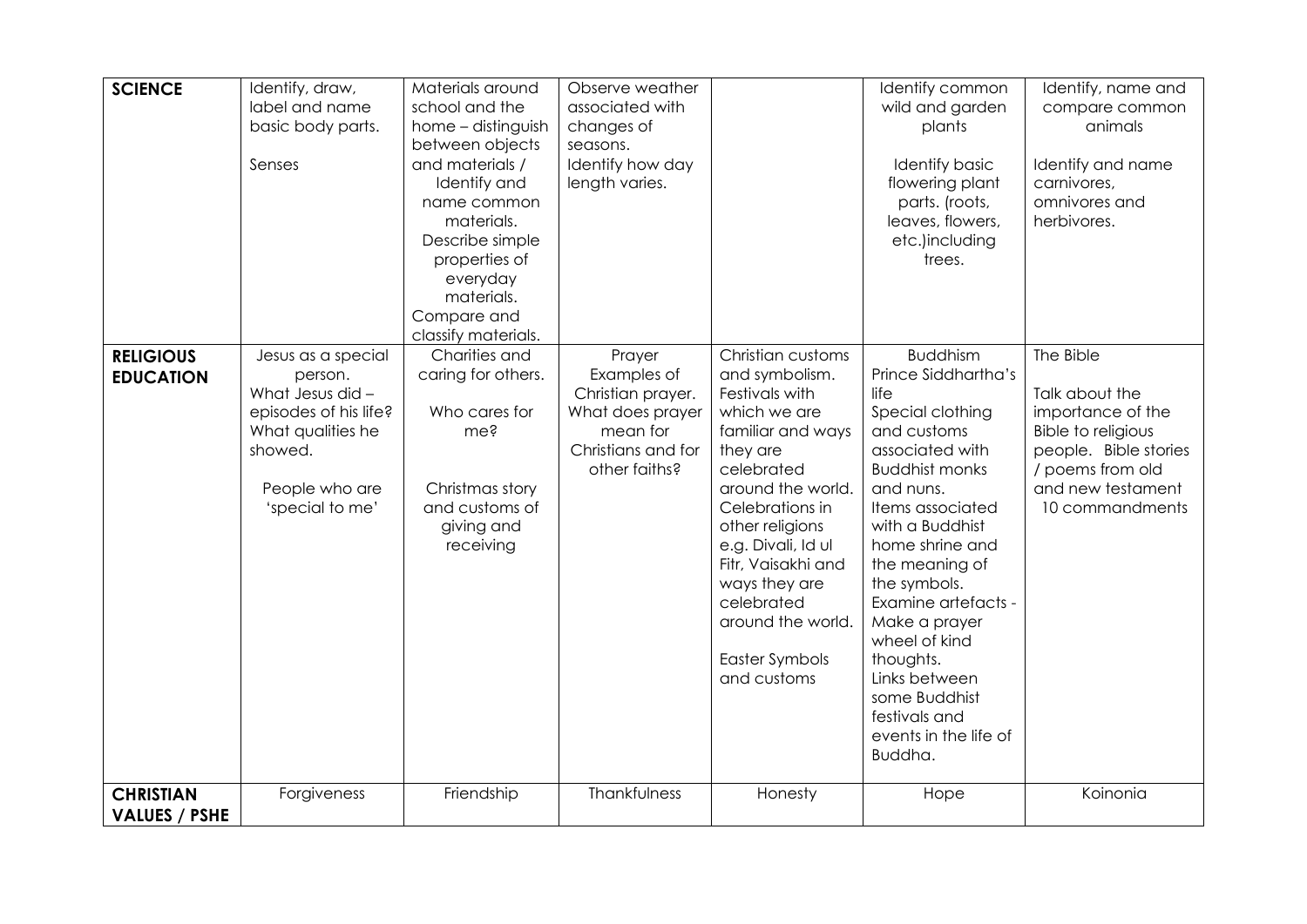| <b>ART AND</b><br><b>DESIGN</b>        | Observational<br>drawing<br>Portraits through<br>the years - Kehinde<br>Wiley, Lucian<br>Freud, Pablo<br>Picasso, Leonardo<br>da Vinci            | Digital<br>photography-<br>textures, patterns,<br>line, shape                                                               | weather by<br>different artists -<br>various media<br>Primary and<br>secondary<br>colours                                        | Repeating<br>patterns and<br>$texture -$<br>wallpaper<br>designs<br>Cityscapes<br>through time<br>Sketching skills     | Natural art -<br>Images of the local<br>area through<br>sketching,<br>photography,<br>paint and<br>sculpture  | Clay skills - cot / roll /<br>coil<br>Animal sculptures /<br>pattern of fur,<br>feather etc                                                                              |
|----------------------------------------|---------------------------------------------------------------------------------------------------------------------------------------------------|-----------------------------------------------------------------------------------------------------------------------------|----------------------------------------------------------------------------------------------------------------------------------|------------------------------------------------------------------------------------------------------------------------|---------------------------------------------------------------------------------------------------------------|--------------------------------------------------------------------------------------------------------------------------------------------------------------------------|
| <b>COMPUTING</b>                       | simple algorithms<br>(walking with<br>dinosaurs) 1                                                                                                | Digital<br>photography<br>(Pictures tell a<br>thousand words)2<br>Information<br>search<br>(Young<br>investigators)5        | writing algorithms<br>to solve problems<br>(App attack)3                                                                         | Information<br>search<br>(We are all<br>connected)6                                                                    | Giving instructions -<br>Programming<br><b>Beebots</b><br>(crazy creatures) 4                                 | Using technology to<br>explore (Out and<br>about)7<br>Using algorithms to<br>produce their own<br>simple game (Ready,<br>steady, go) 8                                   |
| <b>DESIGN AND</b><br><b>TECHNOLOGY</b> | Food senses -<br>cutting food                                                                                                                     | Investigate<br>materials and<br>create a<br>weatherproof<br>shelter / house for<br>the 3 little pigs /<br>Goldilocks' chair | Design, build and<br>use a weather<br>station<br>Create and<br>evaluate paper<br>planes<br>Moving vehicles -<br>wheels and axles | Evaluate different<br>house designs,<br>design their own,<br>make and<br>evaluate furniture<br>for a shoe box<br>house | Plan and design a<br>garden to<br>encourage<br>animals<br>(bird feeder)<br>Edible garden<br>(food technology) | Creating minibeast<br>hotels                                                                                                                                             |
| <b>GEOGRAPHY</b>                       | Holiday diary -<br>Countries and<br>capitals of UK and<br>its surrounding<br>seas.<br>Compass<br>directions.<br>Using maps,<br>atlases and globes |                                                                                                                             | Seasonal and<br>daily weather<br>patterns in UK                                                                                  |                                                                                                                        |                                                                                                               | Local study $-$ use<br>basic geographical<br>vocabulary<br>Study human and<br>physical features<br>Compass directions.<br>School surroundings<br>$\rightarrow$ Ulverston |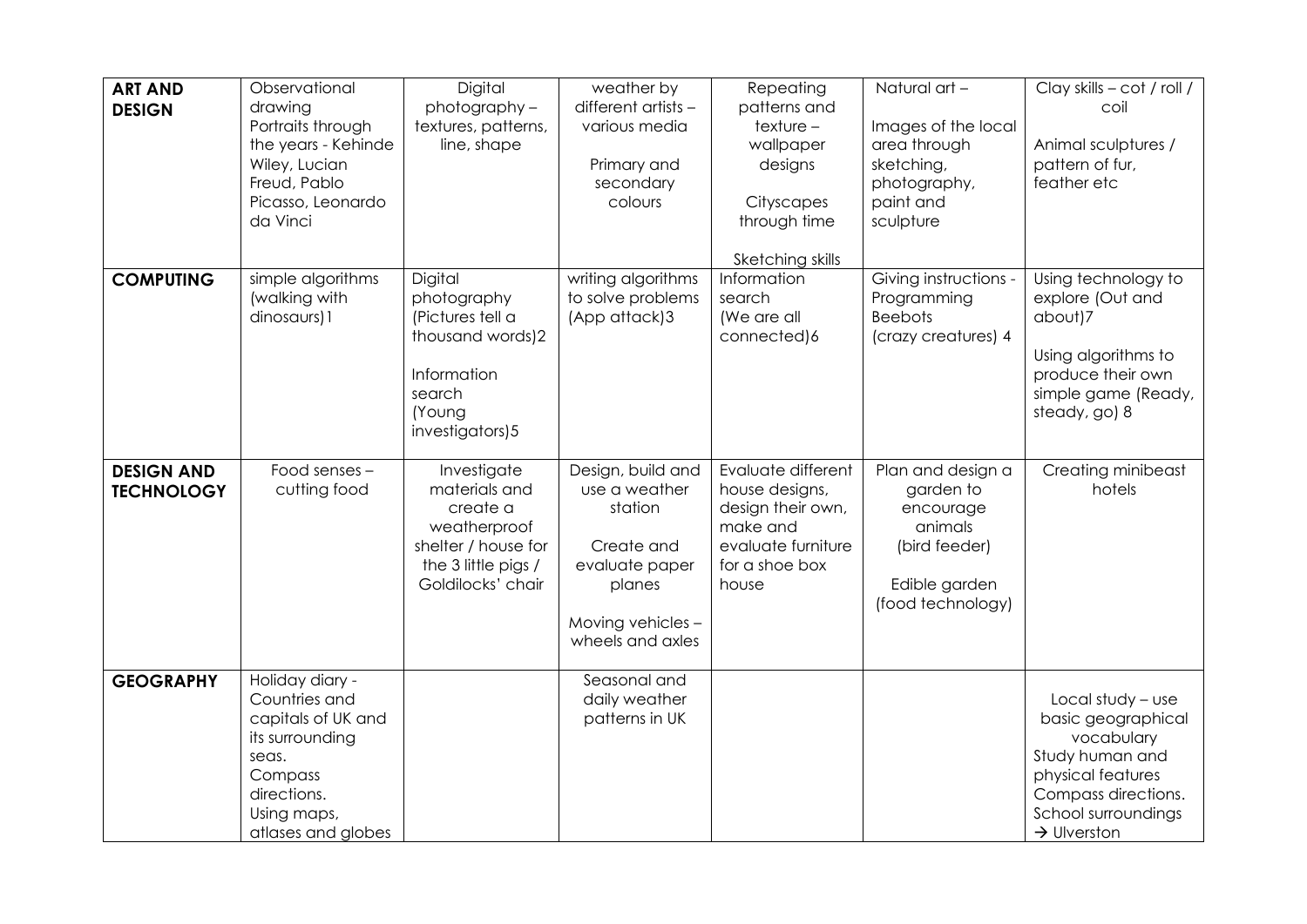| <b>HISTORY</b>         | Louis Braille                | Bonfire night           | Travel - how          | Houses through               | <b>Beatrix Potter</b>    | The history of                           |
|------------------------|------------------------------|-------------------------|-----------------------|------------------------------|--------------------------|------------------------------------------|
|                        |                              | Kings and queens        | modes of<br>transport | history                      |                          | Ulverston canal                          |
|                        |                              | - Queen Elizabeth       | developed             |                              |                          |                                          |
|                        |                              | 1, Queen Victoria.      |                       |                              |                          |                                          |
|                        |                              |                         | The Wright            |                              |                          |                                          |
|                        |                              |                         | Brothers,             |                              |                          |                                          |
|                        |                              |                         | Robert Louis          |                              |                          |                                          |
|                        |                              |                         | Stevenson, Tim        |                              |                          |                                          |
|                        |                              |                         | Peake,                |                              |                          |                                          |
| <b>LANGUAGES</b>       | Unit 1: - Je parle Francais! |                         | Unit 1: - Je parle    |                              | Unit 2: - Je me presente |                                          |
|                        |                              |                         | Francais!             |                              |                          |                                          |
|                        |                              |                         | Weather 9-11          |                              | French day               |                                          |
| <b>MUSIC</b>           |                              | Unit $1$ :              |                       | Unit 2:                      |                          | Unit $3:$                                |
|                        | Exploring sounds             |                         |                       | <b>Exploring duration</b>    |                          | Exploring Pulse and Rhythm               |
| <b>PHYSICAL</b>        | Gym, Multi Skills            | Multi-skills /          | Gymnastics            | Tennis                       | <b>Athletics</b>         | Athletics                                |
| <b>EDUCATION</b>       | and agility                  | skipping                | Swimming              | Swimming                     | Striking and             | Dance                                    |
|                        |                              |                         |                       |                              | fielding                 |                                          |
|                        |                              |                         |                       |                              |                          |                                          |
|                        |                              | <b>Christian Values</b> |                       |                              | Outdoor and              |                                          |
| <b>Family Days</b>     | Global Learning              | Christmas Craft         |                       |                              | Adventure                | Pennington bury<br>Festival (Music and   |
|                        |                              | Day                     |                       |                              |                          | Arts)                                    |
| <b>Visits/Visitors</b> | Forest schools               |                         | Lakeland motor        | Swarthmoor Hall              |                          |                                          |
|                        | (Stickman)                   |                         | museum (hook          |                              |                          |                                          |
|                        |                              |                         | visit)                |                              |                          |                                          |
| Church/                | Harvest                      | Advent                  | St Valentine's        | Shrove Tuesday               | Pentecost                | Summer International                     |
| <b>Religious</b>       |                              | Christmas               | Day                   | Ash Wednesday                |                          | <b>Buddhist Festival at</b>              |
| <b>Events</b>          |                              | (Nativity and           |                       | (Easter Service)             |                          | <b>Conishead Priory</b>                  |
|                        |                              | Christingle)            |                       | Mother's Day                 |                          |                                          |
| <b>Local Events</b>    | <b>Ulverston Lantern</b>     | Dickensian              | Pantomime at          | South Cumbria                | Ulverston                | <b>International Music</b>               |
| (may be                | Festival, Apple Day          | Festival                | the Coronation        | Music Festival,              | <b>Taste Cumbria</b>     | Festival at the                          |
| attended)              | at Ford Park,                |                         | Hall.                 | Easter Egg Canal             | Food Festival,           | Coronation Hall,                         |
|                        | Ulverston Canal/             |                         |                       | Trail, Pasche eggs           | Printfest                | Another Fine Fest                        |
|                        | <b>Anchor Festival</b>       |                         |                       | rolling on Hoad              |                          | (music comedy and                        |
|                        |                              |                         |                       | Hill, St Georges<br>Pageant, |                          | street theatre)<br><b>Ulverston Open</b> |
|                        |                              |                         |                       | Ulverston                    |                          | Gardens (Ulverston in                    |
|                        |                              |                         |                       | Walkfest, Flag               |                          | Bloom)                                   |
|                        |                              |                         |                       |                              |                          |                                          |